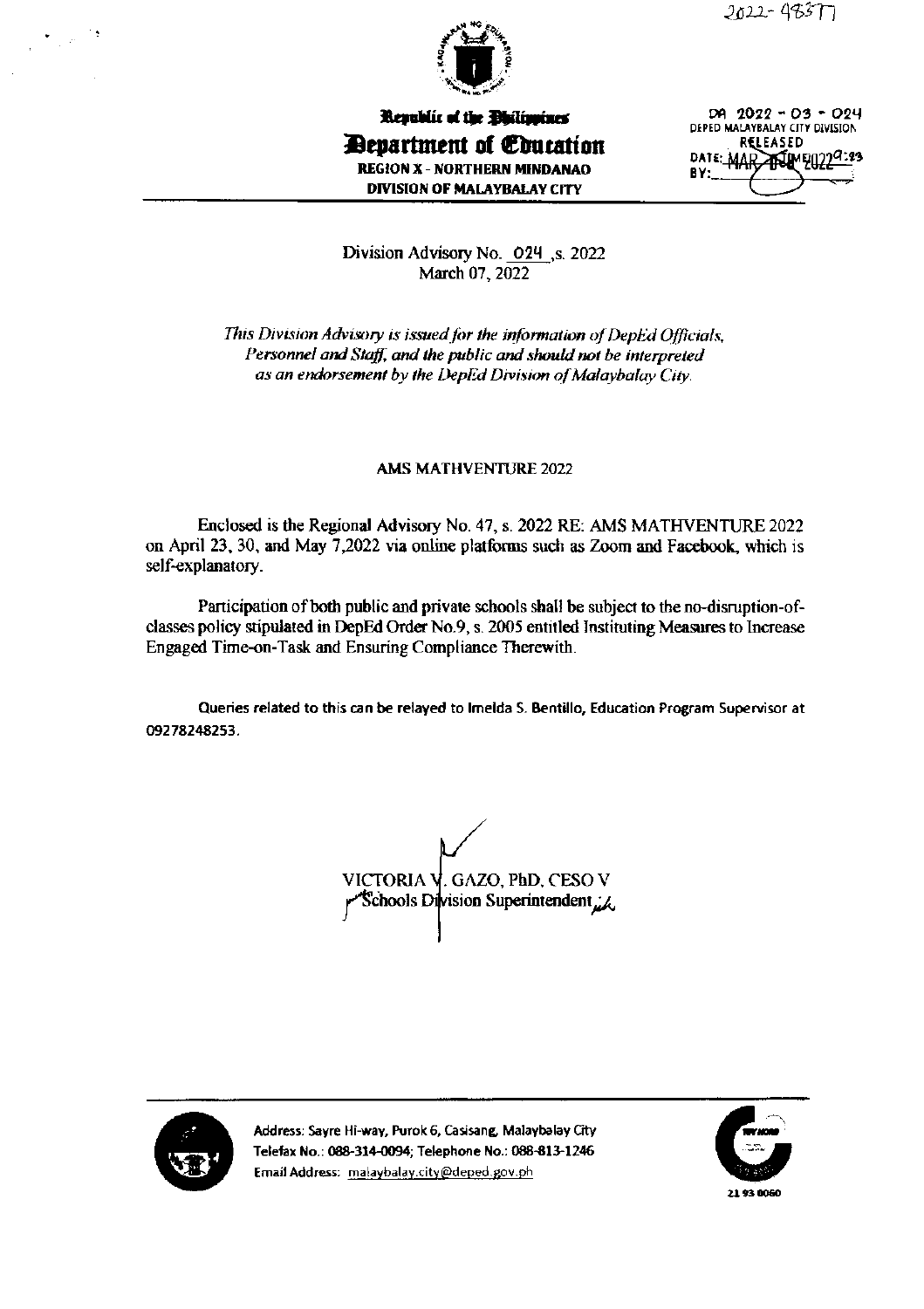

**Bevartment of Coucation REGION X - NORTHERN MINDANAO**  托书

**Office of the Regional Director** 

Regional Advisory No.  $\frac{47}{1}$ , s. 2022

March 4, 2022 Complying with DepEd Order No. 8, s. 2013, this Office issues this Advisory, not for endorsement per DO 28, s. 2001, but for the information of DepEd officials, personnel/staff, and the concerned public. (Visit deped 10.com)

## **AMS MATHVENTURE 2022**

The ATENEO MATHEMATICS SOCIETY of the Ateneo de Manila University will be conducting three-day online workshops and other activities dubbed as AMS **MATHVENTURE 2022** on April 23, 30, and May 7, via online platforms such as Zoom and Facebook.

The activities aim to foster math appreciation and other relevant math concepts and shed light on the applications and relevance of mathematics in the current society.

The schedule of the competitions and other details are attached for easy reference.

This Office directs the immediate and wide dissemination of this Memorandum.

# DR. ARTURO B. BAYOCOT, CESO III

**Regional Director** 

p.p. DR. VICTOR G. DE GRACIA JR., CESO V Assistant Regional Director

CLMD/dal



DepEd Regional Office X, Zone 1, Upper Balulang, Cagayan de Oro City (088) 856-3932 | (088) 881-3137 | (088) 881-3031 Department of Education Region 10 region10@dened.gov.nh

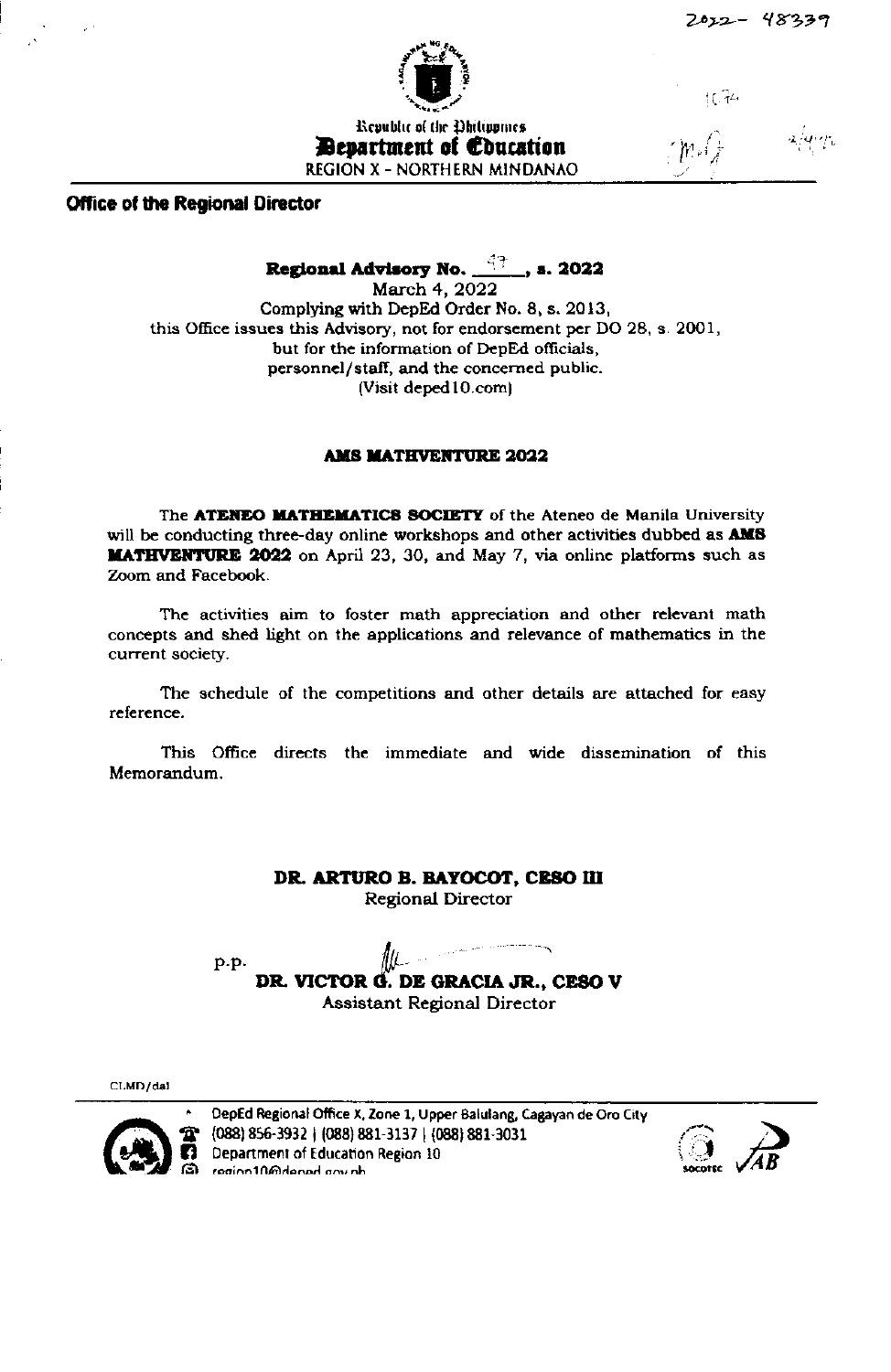

Ateneo athematics Society WHERE EVERYBODY COUNTS

would be released; those who registered as a 6th registrant and so on of the same particular school would be given a diligent notice of rejection to conform with the 5 students per school policy. Registration Forms would automatically close upon reaching 250 responses, including those rejected registrants. Our Facebook page would publish a notice of closing the registration should the maximum number of responses be attained before the original schedule of closing. We are doing this to ensure the best experience for the participants. With that, it would be advisable to give these slots to students who show interest in the field and would appreciate math applications.

For each event day, the following topics/activities will be held over the span of 3 Saturdays

| Math in Machine Learning/Artificial Intelligence: April 23, 2022 |  |
|------------------------------------------------------------------|--|
| Math in Cryptocurrency: April 23, 2022                           |  |
| Math in Game Strategy: April 30, 2022                            |  |
| Quiz Bee (Based on Talks): April 30, 2022                        |  |
| Amazing Race: May 7, 2022                                        |  |

Despite the challenges brought forth by the pandemic, Mathventure 2022: Player One is also presented with the opportunity to expand its reach and invite more schools. In line with this, we kindly request a memorandum from your office to invite the schools under your jurisdiction to participate in our event. We would deeply appreciate it if you would be able to help us disseminate information regarding Mathventure to these schools.

For the interested schools, the registration procedure and payment processes, if applicable, may be found at https://link.ateneomathsociety.org/Mathyenture2122Registration. The program, prizes, and mechanics of the competition are also provided below:

| <b>Event</b>           | Time                  |
|------------------------|-----------------------|
| Registration           | $1:00$ PM - $1:10$ PM |
| <b>Opening Remarks</b> | 1:10 PM - 1:20 PM     |
| <b>Group Dynamics</b>  | 1:20 PM - 1:50 PM     |
| Activity               | 1:50 PM - 3:00 PM     |
| Open Forum (for Talks) | 3:00 PM - 3:15 PM     |
| <b>Screen Break</b>    | 3:15 PM - 3:30 PM     |
| Activity               | 3:30 PM - 4:50 PM     |



M contact@ateneomathsociety.org

twitter.com/AMSinfinitweet

facebook.com/AteneoMathematicsSociety



Ateneo de Manila University, Katipunan Avenue, Loyola Heights, Quezon City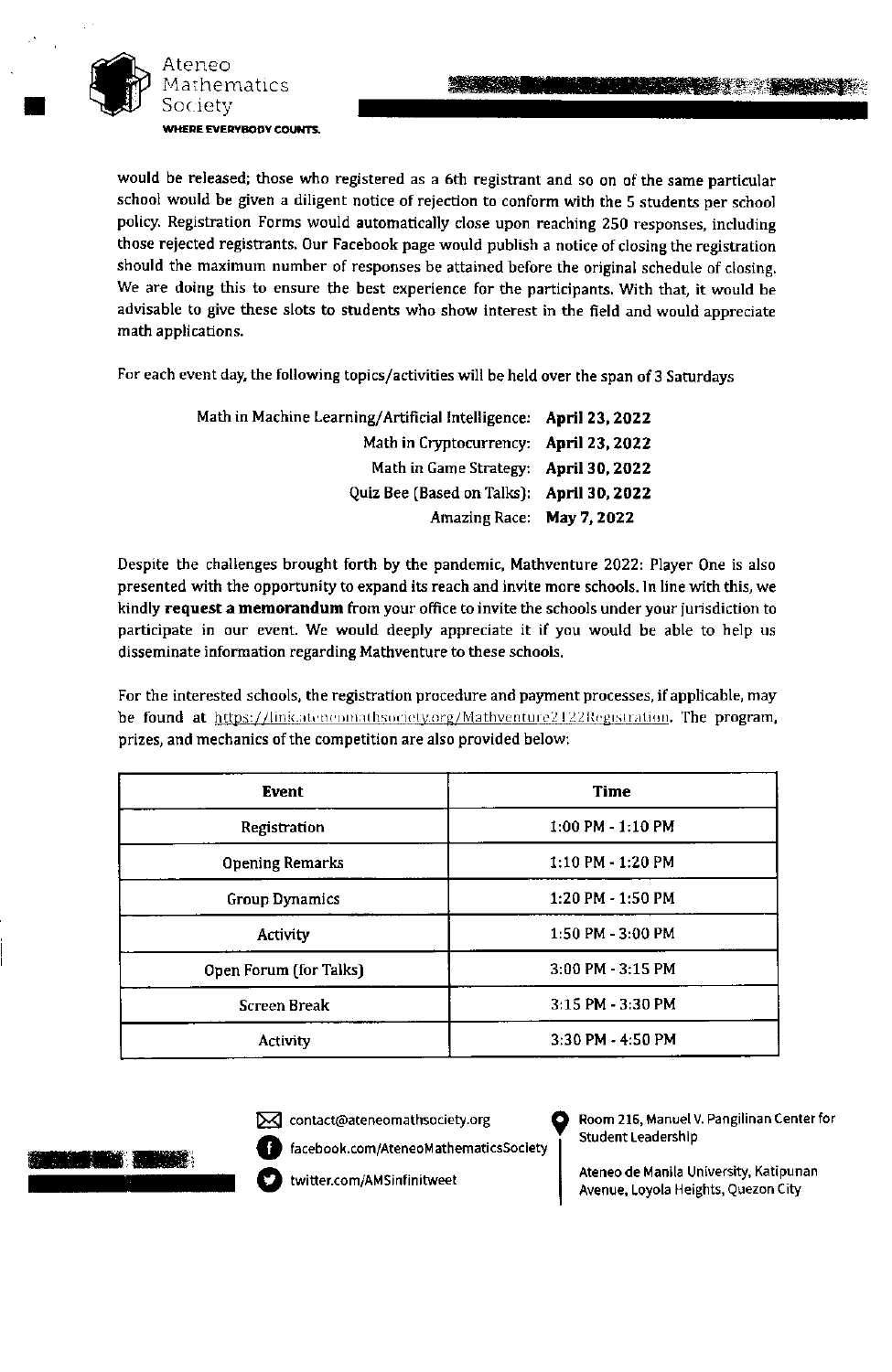

| _______<br>Closing and Reminders | $4:50$ PM - 5:00 PM |
|----------------------------------|---------------------|
| ----                             | --                  |
| .                                | __                  |
| $-$                              |                     |

\*Amazing Race on Day 3 will encompass the time allocated for Group Dynamics until the last Activity\*

#### **General Rules for the Project**

- 1. All participants are required to have a Zoom account as the primary setting for the event days.
- 2. Eligible participants would be admitted to the Facebook group for the internal updates of the project with regards to their team assignments and tasks.
- 3. There would be a total of 10 teams, with each team consisting of a maximum of 20 participants from each school.
- 4. Each team would be assigned 2 volunteers from the project, acting as their moderator or guide throughout the event.

## **General Rules for the Quiz Bee**

- 1. All questions from the quiz bee are crafted from the insights and learnings from each talk topic of the speakers.
- 2. Volunteers will become game characters in a realm using the platform, Gather.
- 3. In the realm of Gather, the characters of the volunteers will explore different sections of the map containing questions for the Quiz Bee.
- 4. The screen of the volunteers in Gather will be shared via a screen in the Zoom platform in their breakout rooms as a team.
- 5. Share screen will give the team notification of their adventure in the Gather platform and will enable them to see each question with whom they will collaborate for an answer.
- 6. Each team is required to collaborate and answer the questions with their chosen representative.
- 7. A chosen representative will have to communicate with the volunteers assigned to the team for communicating their answers.
- 8. Teams who would accomplish a podium finish will receive additional power-up for the Amazing Race.
	- a. 1st Place: 2 powers ups 1 from their own choice and 1 from random pick
	- b. 2nd Place: 1 power up 1 from their own choice
	- c. 3rd Place: 1 power up 1 from random pick

#### **General Rules for the Amazing Race**

- 1. Each team, together with their volunteers, would face each Zoom breakout room with different challenges.
- 2. Each team has a homeland advantage to a specific booth related to their team.



X contact@ateneomathsociety.org

facebook.com/AteneoMathematicsSociety

Room 216, Manuel V. Pangilinan Center for Student Leadership

Ateneo de Manila University, Katipunan Avenue, Loyola Heights, Quezon City

twitter.com/AMSinfinitweet